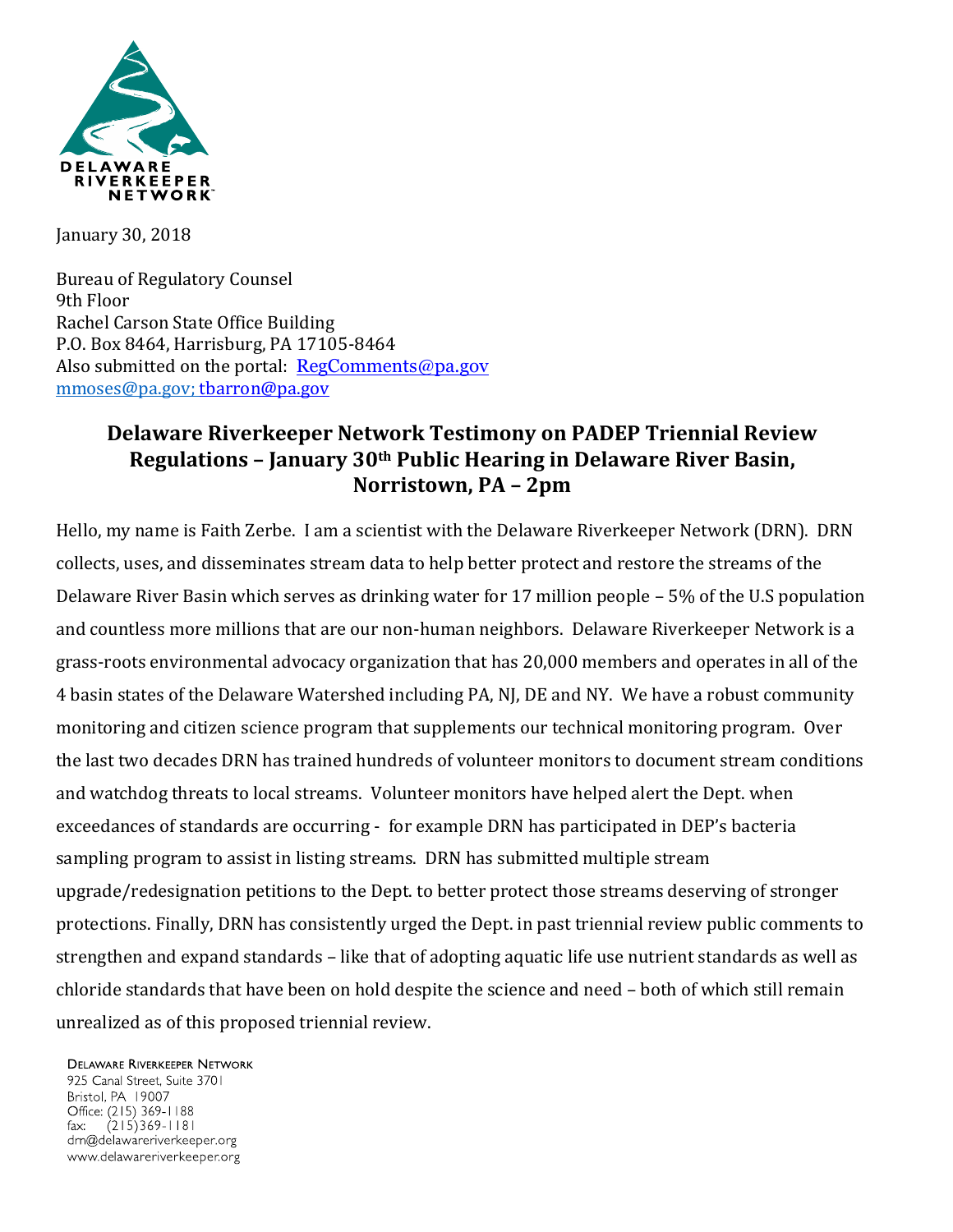DRN would like to thank the Dept. for granting a request to hold an additional hearing in the Delaware River Basin and for providing an extension of comment that avoided the end of the year holiday deadline. Delaware Riverkeeper Network will be providing additional substantive written comment before the Feb 16, 2018 comment deadline.

Water quality standards are a critical component to ensuring the spirit of the Clean Water Act is implemented. In addition, the standards and designated and existing uses are critical to ensure that the PA Constitution, Article 1 section 27 is fulfilled. The Pennsylvania Supreme Court Act 13 natural gas challenge brought by Delaware Riverkeeper Network issued an important decision on December 19, 2013. In that decision the Court ruled that Act 13 violates the Pennsylvania Constitution on the grounds that it violates the Environmental Rights Amendment. **In doing so, the Court held that the right to pure water, clean air and a healthy environment are fundamental rights that must be given high-priority consideration and** *protection by every level of Pennsylvania's government.* Since that ruling by Chief Justice Castille, multiple examples of case law have been reinforcing this protection and the responsibility of the PADEP to work and operate within this strong environmental rights construct – this reinvigoration of PA environmental rights is critical as we face many challenges in the decades to come.

DRN believes strengthening water quality standards is a critical component to fulfilling this obligation under Act 1 Section 27 for our generation and future generations to come. Despite this strong environmental rights amendment, according to the most recent assessment by EPA and the Dept. – there are 19,900 miles of polluted waterways in the Commonwealth currently not meeting their current uses [\(2016 Integrated Water Quality Monitoring and Assessment\)](http://www.dep.pa.gov/Business/Water/CleanWater/WaterQuality/Integrated%20Water%20Quality%20Report-2016/Pages/default.aspx). The report is a biennial comprehensive analysis of the water quality status of the more than 86,000 miles of streams and rivers and more than 160,000 acres of lakes in Pennsylvania. Some of the most common pollutant sources are abandoned mine drainage from coal mining, agriculture runoff, and urban stormwater runoff. DRN believes we need more strict numeric standards codified to better clean up these pollution inputs, we believe the science is clear to warrant these standards, and the Constitution requires it.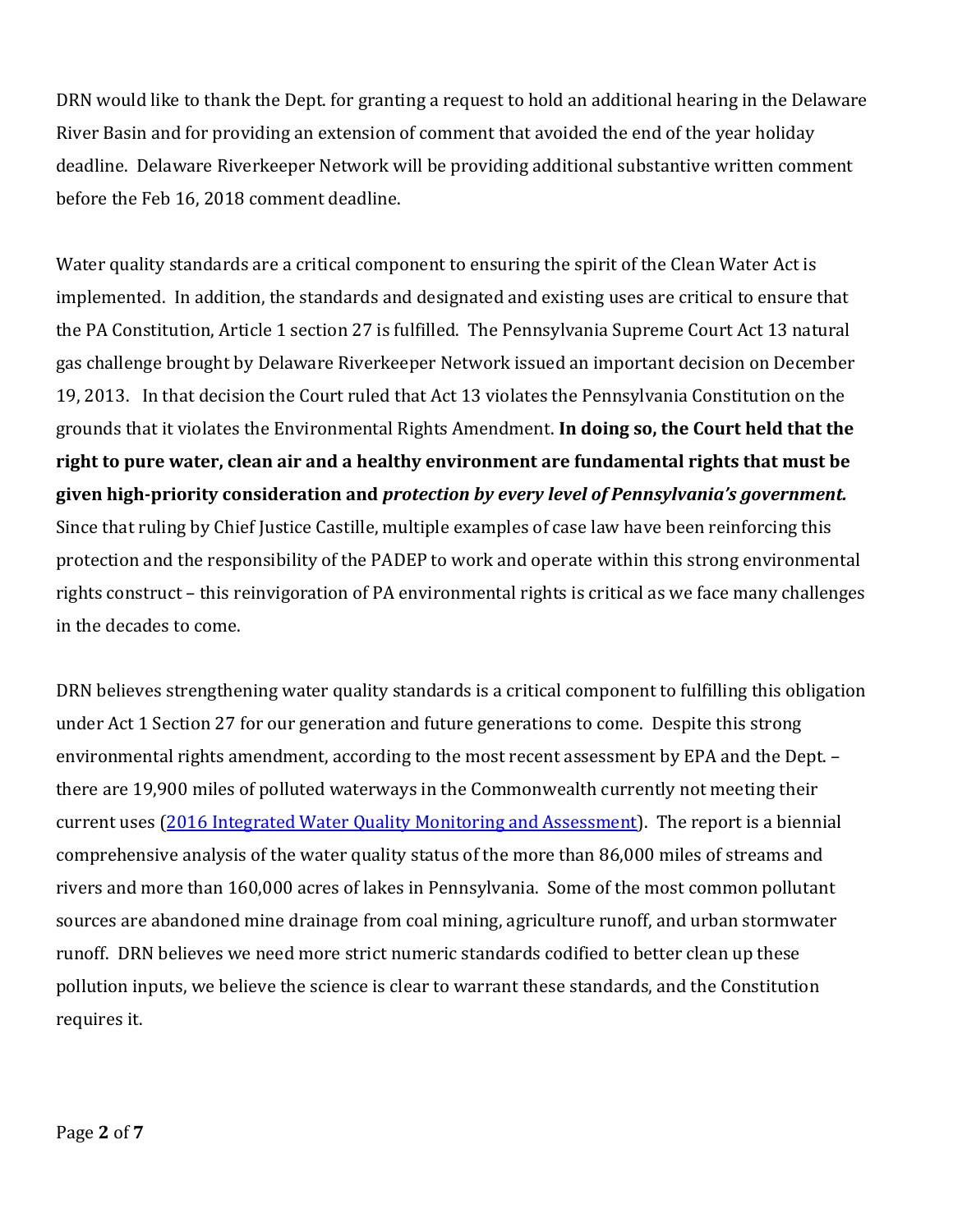→ **Conservation Easements** As part of the upgrade petition process, DRN believes it is critical that private conservation easements be a fundamental component to determine outstanding resource waters under Chapter 93. With a wealth of private conservation trusts in the state that work to preserve land and that leverage government and private funds to conserve land, by DEP proposing to undermine its past practice of considering private easements as part of outstanding water qualifiers, flies in the face of what is required under anti-degradation guidance. A narrow look at only government held easements being proposed for future triennial reviews is not in practice what has been done in the past for past upgrade petitions nor is it protective. Furthermore, land trusts are often the very entities that support or petition for stream upgrades – Delaware Riverkeeper Network's pending 2011 upper Delaware regional upgrade petition still under consideration by the DEP is a clear example where many land trusts signed on in support and where these outstanding qualifiers were cited. By DEP proposing to undermine these strict deed restricted agreements that are privately held that link to water quality improvements would be a disservice. PALTA among other land trusts are here today to make this clear.

Furthermore, as the metrics for benthics and water chemistry continues to be a very high bar to meet, DEP is essentially interpreting these other qualifiers required by the CWA too narrowly –undermining these important land and water protections that it should be supporting and often is supporting through taxpayer and DEP funding to preserve land. Meanwhile developers are looking to undermine these very rigorous upgrade protections. For example, with the recent Monroe county appeal challenge filed to the EQB on November 22, 2017 by a development entity calling itself "Monroe County Clean Streams Coalition" – as this kind of run around for profit at the expense of our cleanest waters is pursued it is absolutely critical that DEP use its authority and power to strengthen methods for upgrades – not weaken them as the developer's short sighted profit driven mentality would like. Finally, Tinicum Conservancy's (a land trust) pending Tohickon upgrade petition is an excellent example of almost two decades of work by this conservancy, tremendous effort, studies and dedication by this land trust to give the Tohickon special protection. DEP continues to resist providing the needed protection the Tohickon deserves.

 $\rightarrow$  It is encouraging to see DEP is proposing to add 11 new toxics to its list. Delaware Riverkeeper Network is concerned that DEP is **not** proposing to adopt **PFA standards (Perfluoroalkyl and Polyfluoroalkyl substances)** to protect drinking water even though these toxins have been found in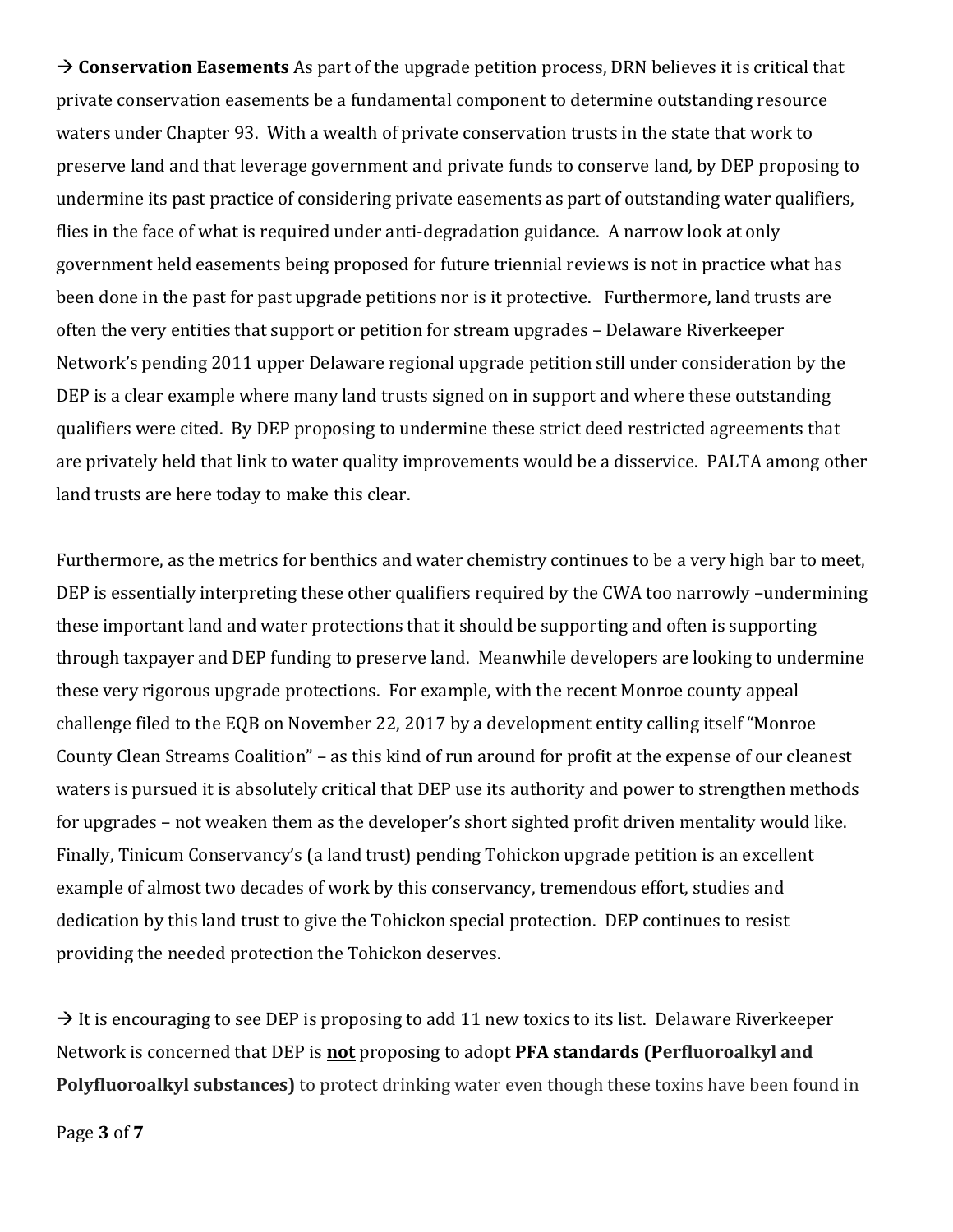many drinking water supplies in parts of the Delaware River Basin and Delaware Riverkeeper Network has actually helped uncover these findings the past few years. New Jersey is currently advancing a science panel's recommendation to adopt a standard of 14 parts per trillion – the most protective standard in the nation. PADEP adopting the same protective standard would greatly protect and not undermine the strides New Jersey is making on the other side of the Delaware River Watershed, while also ensuring that Pennsylvania communities are given the higher level of protection warranted by the science.

**Fish propagation and DO standards for the estuary** -- Currently, fish propagation is not a designated use in sections of the Delaware River estuary and the state is required to review the reasons behind rejection of those uses since clearly its own studies and those of DRBC indicate that propagation of fish species is clearly occurring in Zones 3,4, and 5. The DRBC found that for all nine fish species evaluated and studied, including the federally endangered Atlantic Sturgeon in addition to American Shad, Striped Bass, White Perch, Bay Anchovy, Atlantic Silverside, Alewife, Blueback Herring, and Atlantic Menhaden successfully reproduce in these zones. In March 2013, the Delaware Riverkeeper Network submitted a petition to DRBC

[http://www.delawareriverkeeper.org/sites/default/files/Documents/DO\\_Petition\\_03-05-2013.pdf](http://www.delawareriverkeeper.org/sites/default/files/Documents/DO_Petition_03-05-2013.pdf) for dissolved oxygen (DO) criteria to be elevated to meet the existing use of the main stem Delaware River as DO levels far exceed the current standards. The science documented the past two decades show these improvements to fish as well as dissolved oxygen. As outlined in the petition and a 2015 DRN letter,

http://www.delawareriverkeeper.org/sites/default/files/Documents/existing%20use%20report%2 0comments%20june%202015.pdf , it is important to note that while the 1967 dissolved oxygen (DO) goals and expectations have been exceeded, there seems to be little recognition that the 1967 goals were set low compared to standards set in other estuaries. The exception put in place in 1967 that allowed 3.5 mg/l daily average needs to be raised to the other zones in the estuary, 5.0 mg/l, and ideally to the 6 to 6.5 mg/l level that some research asserts is optimal for Atlantic sturgeon. There is documented and demonstrated propagation. Therefore, a designated use for propagation is fully appropriate and supported and new standards should be set to support propagation. It is not appropriate to qualify the propagation level achieved such that a lower designated use will be applied to the estuary in such a fashion as to continue to depress the level of water quality standards and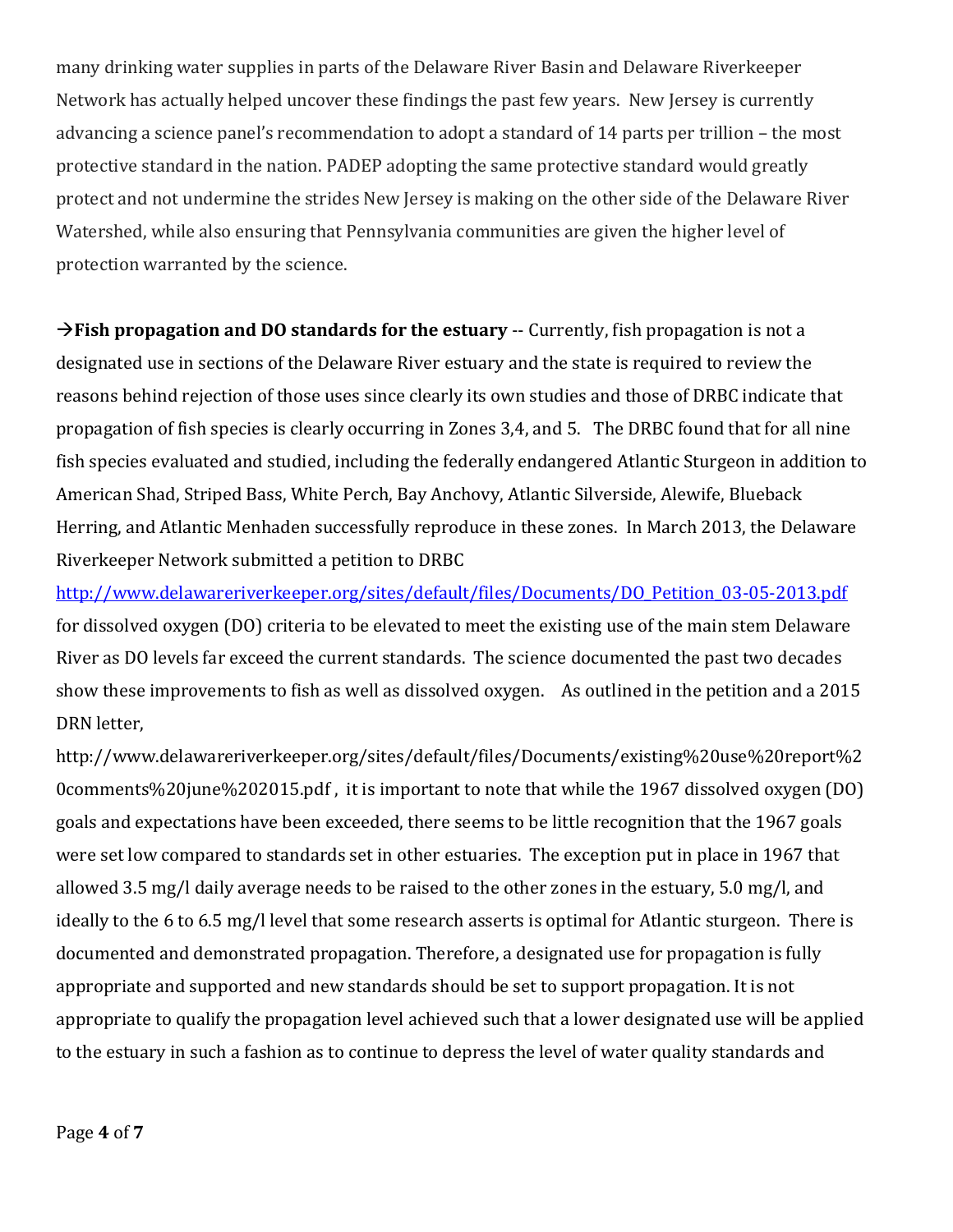goals that are applied for the various zones of the estuary. This continues to be a concerning approach to the Delaware Riverkeeper Network.

## **Chloride aquatic life use standard are absent once again from this triennial review** -

Delaware Riverkeeper Network is concerned that DEP continues to not establish chloride standards for aquatic life uses, a very real threat in commonwealth waters. An criterion for chloride to begin protecting Pennsylvania streams from brine wastewater from gas drilling and road salt applications would be a critical step by the state that is overdue and needed; and the science conducted by the state and academic institutions supports establishment of this chloride criterion at this critical time in history. This need should be increasingly clear to the Dept. since the PADEP has determined that there are 301 cases of private water well contamination caused by oil and gas operations in the Commonwealth; over 4,400 water complaints related to oil and gas have been filed by the public with PADEP. Between 2004 and November 2016, PADEP lists 9,443 public complaints about environmental problems in shale gas drilling areas. The DRBC has also proposed a permanent ban on gas drilling in the Delaware River Basin because of these threats and a defacto moratorium on drilling, wastewater import, and freshwater export has been in place in the DRB since 2010 – the rest of the Commonwealth streams and communities deserve this same protection and at minimum, a protective aquatic life use chloride standard that is science based would allow more tools for impacted communities to better document these very real harms they are facing from gas drilling. Furthermore, the most recent statistical analysis of the body of scientific literature by the Concerned Health Professionals of New York and Physicians for Social Responsibility, 685 peer-reviewed papers examining gas drilling and/or hydraulic fracturing ("fracking") were reviewed and the overwhelming majority of studies found evidence of or potential adverse impacts on water, air, and human health. Article 1 Section 27 requires the government protect these environmental rights that are being decimated by this industry.

 **Nutrient standards are absent once again from this triennial review** - Pennsylvania's streams continue to suffer from nutrient pollution, both Nitrogen and Phosphorus, and the failure of PADEP to more rapidly adopt numeric nutrient criteria for aquatic life use exacerbates the damage that these streams suffer, and just extends the time that these streams will be part of the long list of "impaired" waters of the Commonwealth. In July 2000, the EPA provided technical guidance for states to develop regional nutrient criteria to begin mitigating this important need yet PA continues to kick this can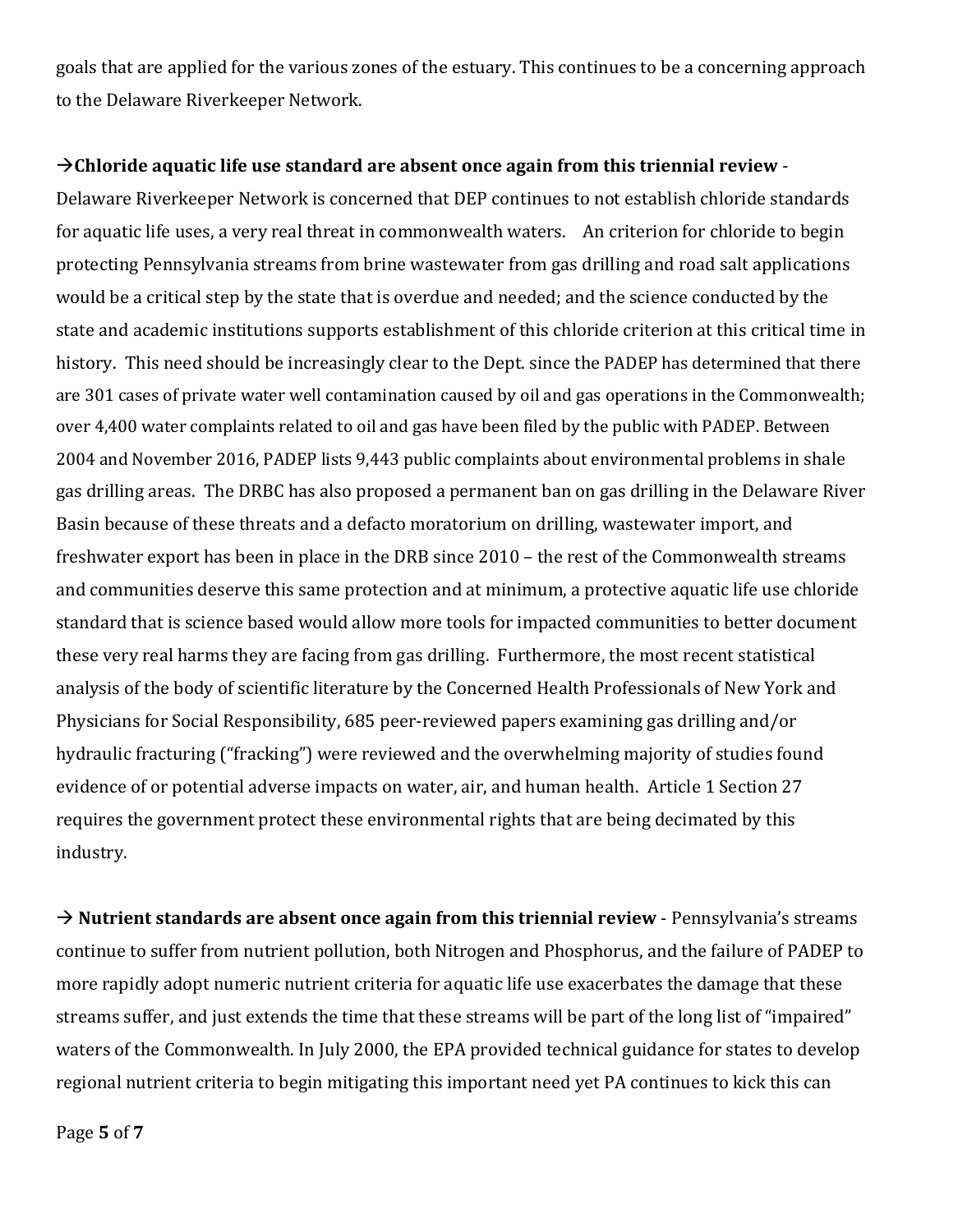down the road over 17 years later. It is encouraging to see this round DEP is proposing an ammonia standard. DRN would highlight review and consideration of EPA's recommendations outlined in their Dec letter for ammonia pertaining to 30 day averages.

 DRN also has great concerns with **PADEP considering removal of water contact/swimming from the Del River from RM 108.4 to 81.8** which includes a section of the tidal river from about Riverton wharf (108.4) downstream to Raccoon Island/Chester/Bridgeport Ferry (81.4). In this stretch there are multiple instances where DRN has participated in and documented water contact and conducted paddling and kayaking with members on this stretch of the River. For example, on the PA side of the River in this stretch, Spruce Harbor Park and the Darby Creek and John Heinz National Wildlife water trail provide maps to encourage kayakers and paddlers to explore these urban areas of the watershed. Harbor Park in Philly provides livery services including kayak rentals and paddle boats. Petty's Island – a 500 acre island in Pennsauken Township NJ, with community support and advocacy by Delaware Riverkeeper Network and other conservation partners dating back to 2004, is now being permanently protected as a wild nature preserve and access point for urban populations when resistance developed in 2004 to stop a golf course and hotel development agreement between Cherokee developers and Citgo who owns the island [\(https://philly.curbed.com/2018/1/9/16739672/petty-island-new-jersey-history-park](https://philly.curbed.com/2018/1/9/16739672/petty-island-new-jersey-history-park) ). There is a Tidal Delaware River Water Trail in this portion of the tidal Delaware River<http://www.tidaltrail.org/> which is bringing large population centers closer to the Delaware River – this water trail was funded by the Dept and DCNR and other partners. The Tidal Delaware Water Trail is 56 miles of accessible river opportunities from Trenton, New Jersey to Marcus Hook, Pennsylvania and is one of 25 designated Pennsylvania Water Trails and a hub of environmental features, historic resources, and recreational activities for Pennsylvania and New Jersey. The Dept sites combined sewer overflows (CSOs) as a reason to undermine these water opportunities that exist but as EPA also notes, EPA's CSO policy was issued in 1994 and incorporated into the CWA in 2000 and long term control plans are now in development or in place for the CSOs in this portion of the Delaware River. DEP and DRBC should be listing water contact/swimming as a use in this triennial review because it is clearly occurring in this stretch of the River.

→ **Bacteria** – DRN will provide more detail in writing related to e.coli and fecal coliform proposals. EPA also provided important feedback.

 $\rightarrow$  DRN will be examining the drainage lists closer and providing more detail but in general a few important notes: It would appear that the Dept. is **proposing to downgrade** Goose Creek in the